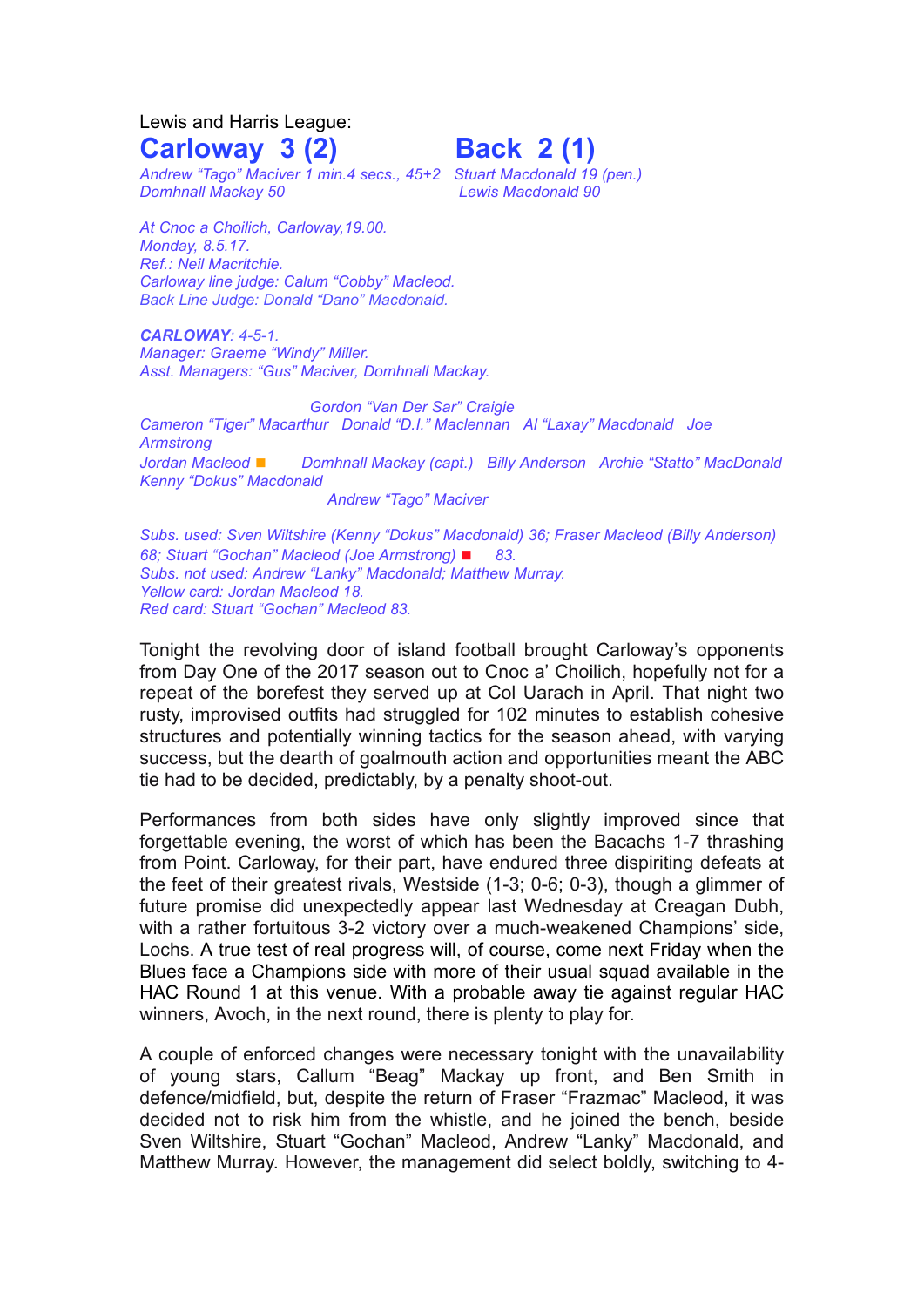5-1, with Andrew "Tago" Maciver delegated to spearhead the attack and midfield *animateur,* Billy Anderson, slotting into central midfield, in the hope that he would contribute that vital spark, much missed with the absence of Dan Crossley and Eachainn Miller.

Again, it was difficult to predict the quality of the opposition because of so many unknown, youthful faces, but the core looked strong, with perennial pain-in-the-neck, Gordon "Gordie" Macliver, lurking at right midfield, to the right of ex-Lochs' star, Chris Mackay, and former Blues' star, Ali "Tolsta" Maciver, appearing as holding midfielder. Fortunately for na Gormaich, there was no sign of another Grade One pest. Chris Macleod, who scored a double in this fixture in July 2015, and stalwart defender, Jason Macleod, only made the bench.

What was the year of the explosive openings to Carloway games? 2011? 2012? It's difficult to remember. "Stats" will know, or Malcom Macdonald. 2011 was definitely the year of Dan Crossley's 35-second opener against Westside at Barvas. So, perhaps a 64 second-strike is not all that much to boast about. Nevertheless, it was very welcome as that was how long it took for "Tago" to see his name go up on the scoreboard. The visitors kicked off, lost the ball just inside the centre of the Carloway half, then saw it transferred down the left, where Billy Anderson managed to control it down beside the corner flag. He turned in and outwards and picked out "Tago" at the near corner of the box. Under pressure, "Tago" performed his characteristic quick, anti-clockwise turn and fired a low, crisp drive deep inside Murdo Maciver's right-hand post (**1-0**).

The simplicity of the move and strike belied the laborious efforts which were to follow as the Blues tried to equal this feat. Despite the setting sun in their eyes, the Blues used the ice-cold northerly to push forward relentlessly against the wobbling Bacachs, clearly unbalanced by the surprise opening. In 6 minutes a "Dokus" free-kick in the centre circle, just inside the Back half, lofted a high right-footer towards the Back goal. The massed ranks all failed to connect and if the unsighted Macliver had not dived to his right at the last minute and clawed it upwards and away to his right, it would have crept home. As it was, the corner bounced around the penalty spot, causing an almighty melée, with two shots blocked, before it was booted far away.

Three minutes later, the men from Coll had another incredible escape. "Tago" received the ball on the left, made the touch-line, then checked to send a low left-footer high across goal. The wind caught the ball as it passed over Maciver and dropped it downward and inward behind him. Somehow the goalkeeper managed to spin round and touch the ball against the inside of his left-hand post, from where it dropped back inside the 6-metre box. An attempted drive was then blocked on the line, and knocked away for a corner on the Back left.

In 17 minutes, a "Dokus" corner on the Back right caused yet another pinball affair within the Back box, with two attempts charged down, before the ball was kicked desperately away. The question at that point seemed to be, "*How*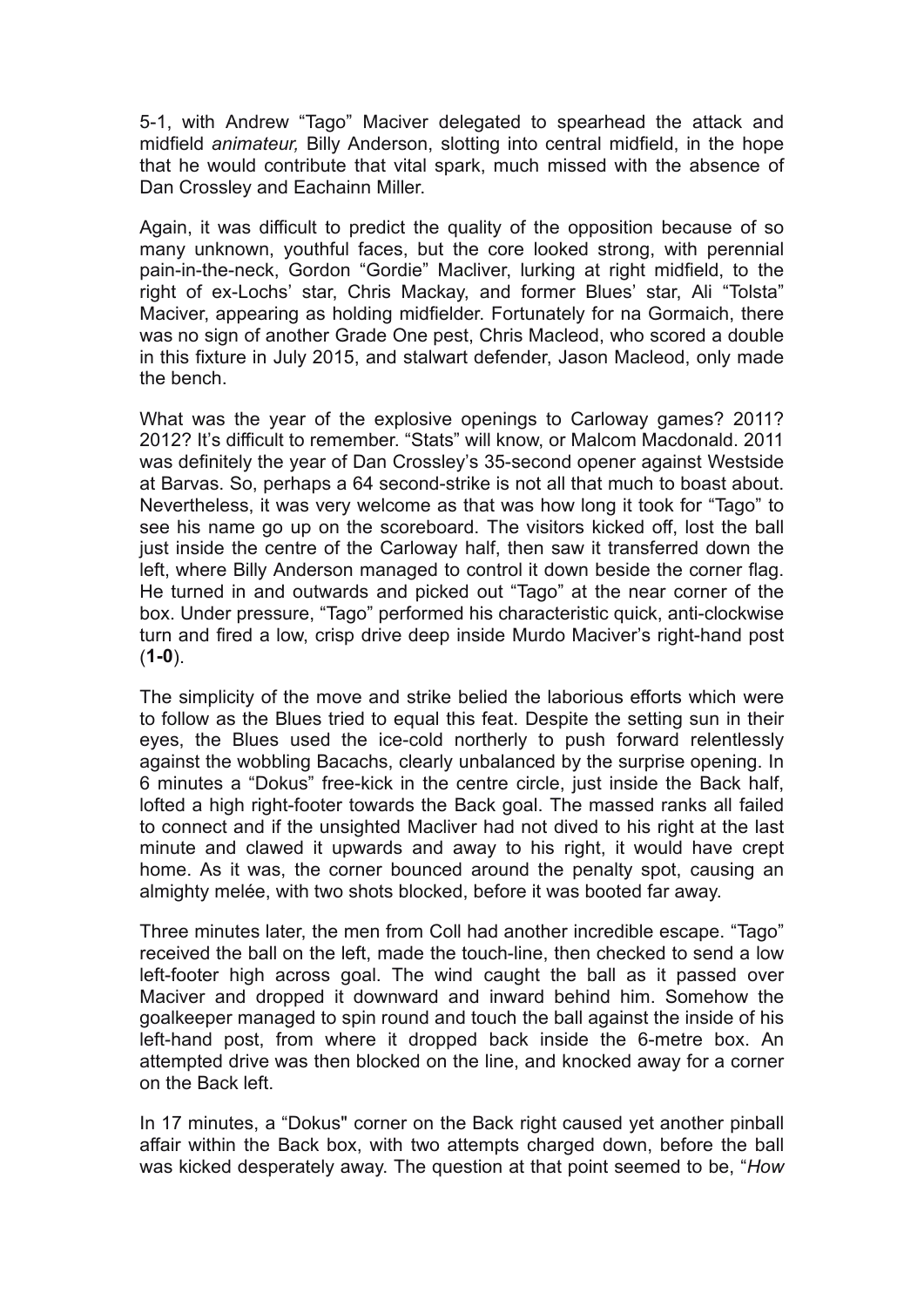*long before a second for Carloway?*', but football is a peculiar game, and an over-committed Carloway soon rued these misses.

In 19 minutes a "Laxay" clearance on the Carloway left-touch-line, 10 metres inside his own half, rebounded straight back off an opponent behind him and the Back winger whizzed on to it and flew towards the Carloway box. "Laxay" tracked him at pace, but was always a metre behind, and just as they entered Craigie's left-hand box, the defender made an inappropriate lunge which brought the winger down. From the spot, Craigie chose right; Stuart MacDonald left (**1-1**).

The Blues tried to respond immediately, with another Anderson diagonal sending "Tago" down the right. In line with the box, he cut in and fired a low right-footer goal-wards but it zoomed well-wide of the Bacach right-hand post.

In 28 minutes the Blues' high, pressing strategy was nearly punished again when a break on the Back right led to a low cross, square, 20 metres from the line, which tempted Craigie into rushing out by his far post to catch. However, as he fell, the ball slithered outwards from his grasp, allowing Stuart MacDonald, 16 metres from goal, to hit a snap right-foot drive at the unguarded Carloway goal, but it hit "Laxay's" head on the 6-metre line and flew over the bar.

Four minutes later "Dokus" in the centre found Mackay moving down left. Sixteen metres from the line and just outside the Back box, he lofted a rightfoot diagonal across goal which Craig Macleod misheaded backwards and inwards and forced Maciver to scramble desperately across his goal to paw away for a corner to his left. Two minutes later the keeper had to be alert again as a "Dokus" shot from the left, 12 metres back from the bye-line and 20 metres from goal, caused him to push well over his bar.

Two quick free-kicks around 40 minutes, with from the same position, 22 metres from goal in the centre, further tested the keeper. First, MacDonald forced Maciver to parry, then hold, low to his left. Then the keeper managed to push an Anderson attempt off to the right for a corner. The resultant Anderson corner again forced the keeper to punch, high and clear, by the near post.

Just as Back thought they had made it to the break unscathed, a "Tago" super-strike confounded them. First, MacDonald tried to force his way through the centre but was crowded out. As the loose ball broke back, 22 metres from goal, "Tago" came through like an express train and his first-time right-foot rocket took a slight deflection before whamming high into Maciver's right-hand net, despite the keeper getting a touch to it (**2-1**).

## **Half-time: Carloway 2 Back 1**

If 2011 or 12 was the year of the explosive openings, which season was it that the Blues' squad seemed to be operating according to "*Zen and the Art of Seeing How Nearly You Can Miss*"? The opening half-hour tonight could certainly rival it. Full credit to Michael Maciver and some unbelievable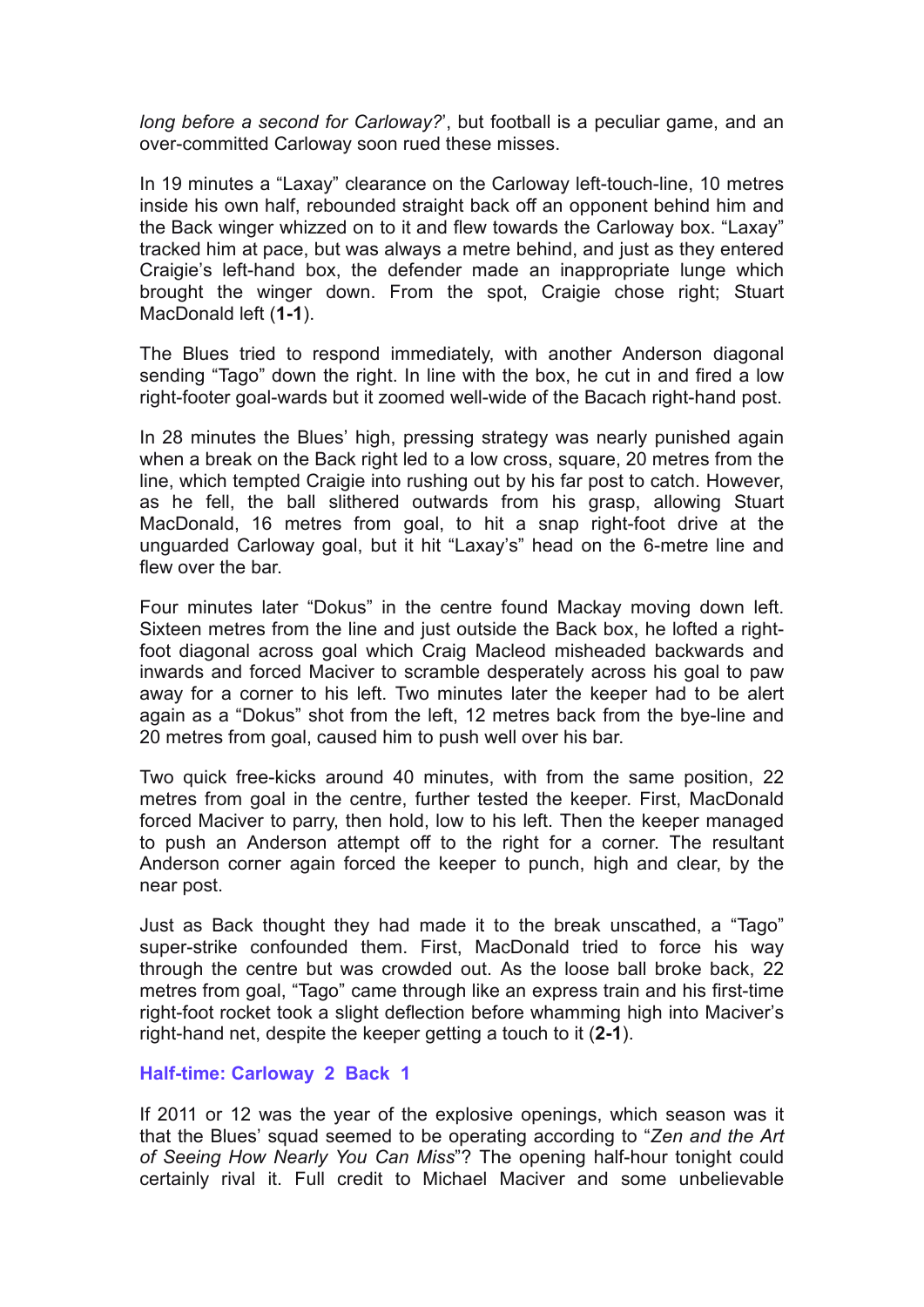reaction saves that kept his team alive, but by the half-hour the net behind him should have been in tatters, and Neil Macritchie should have intervened and signalled, "*No contest*". However, there was still all to play for.

Immediately, Carloway took up where they had left off. In 48 minutes Anderson again made the right corner flag before cutting the diagonally back across goal. "Tago" was on it, 16 metres out to the right of the box, but his low drive thudded into the near-side net. Two minutes later it finally seemed to be all over. A Jordan Macleod corner on the Carloway right came across high and deep. It cleared the centre but "Tago" by the far post, 12 metres from goal, d played the ball square and Mackay rammed it home in the centre (**3- 1**).

After this, the tempo markedly dropped as the Blues relaxed but with their midfield and back-line holding well, danger did not immediately threaten and goalmouth incident became markedly rarer. In 55 minutes a "Laxay" run down the right touch-line ended with him transferring the ball inward to Anderson on the centre line and he immediately sent an immaculate Charlie Gallagher forward for "Tago" to outstrip the defence in the centre but his right-footer from 20 metres went straight up.

Back replied from a free-kick, midway within the Carloway half, by the lefttouch-line but "Gordie" Maciver's high delivery saw a connecting header blocked, 16 metres from goal in the centre. In 64 minutes a James "Bomie" Macarthur throw-in for Back on their right, 10 metres from the bye-line, came square to "Gordie", and he whipped round on the edge of the box, and swept in a left-footer daisy-cutter, but he pulled it into the near side-netting.

Na Gormaich were idling now, content to pass the ball around and make their opponents work for possession, to come at them, then reply. The trouble with this approach is that once a team loses its momentum, or discards it, it is difficult to regenerate if the other side makes a sudden breakthrough.

As the match was drawing to what appeared an uneventful conclusion, full back Joe Armstrong was injured in a challenge and could not continue. There followed a bizarre dismissal for his replacement Stuart "Gochan" Macleod, who had not informed the official of his appearance on the park and was promptly cautioned.

Fortunately for the Blues, the Bacachs were unable to create openings, despite now having more of the ball and forcing the play - until the final minute, that is.

A corner on the Back left came across high and diagonal to the far corner of the Carloway box. It was knocked back in towards goal, blocked, then fired in again. It was helped on, then, within the 6-metre box, directly in front of goal, Lewis Macdonald flicked high unchallenged into the Blues' net (**3-2**).

Deep in added-on time, Carloway almost paid dearly for their dilatory secondhalf performance, when a "Gordie" free-kick, 22 metres out in the centre, seemed to be going well-over, then suddenly dipped towards "Van Der Sar's"